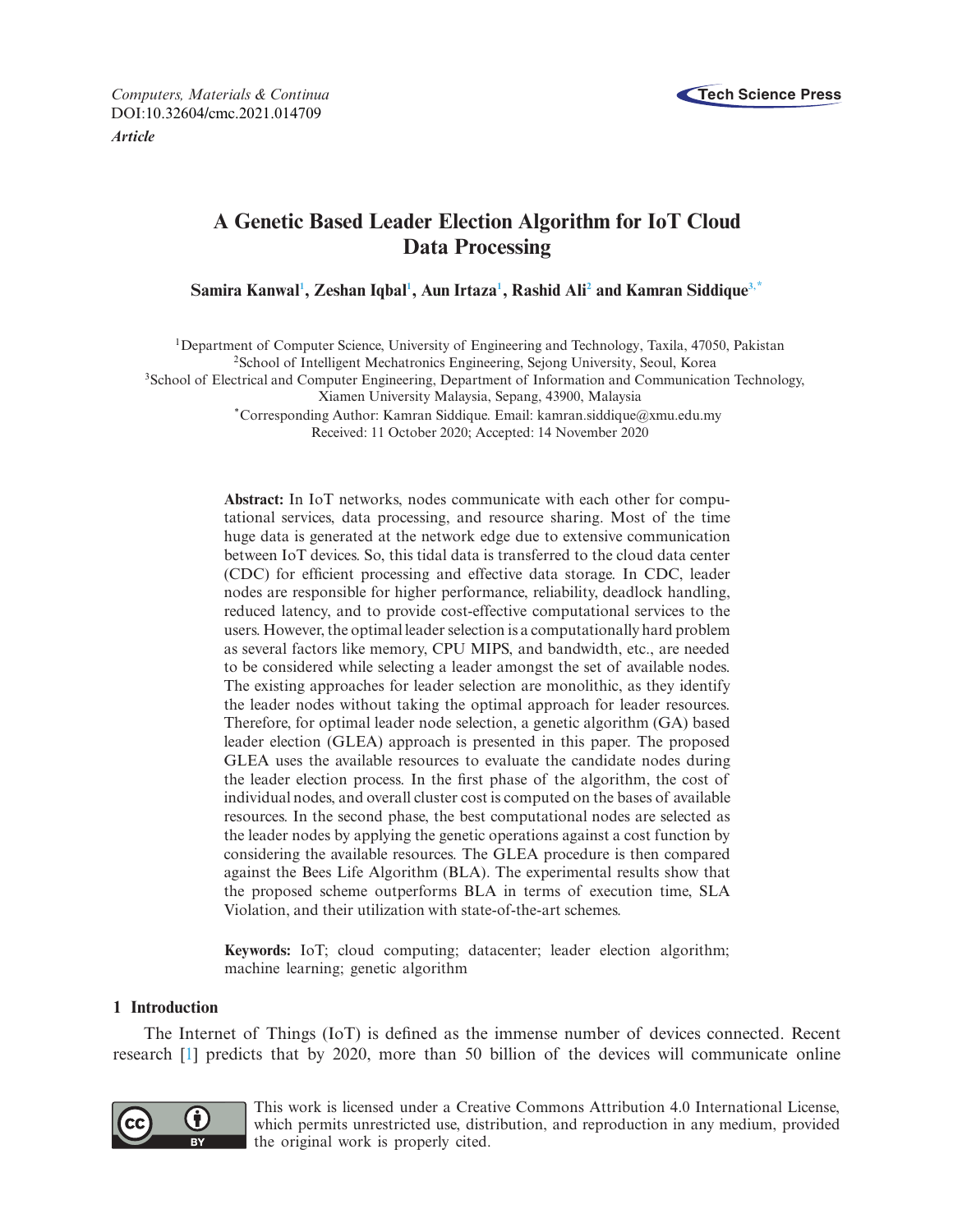which shows that number of persons on the globe is far less than that. However, a huge amount of data will be generated by these traditional computing devices like PCs, cellphones, and smart sensing devices, etc. According to another study [\[2](#page-15-1)[,3](#page-15-2)] IoT devices will produce 1.6 Zettabytes of IoT data by 2020. Therefore, in this digital era, data is declared as the "new oil" [\[4](#page-15-3)[,5\]](#page-15-4) which needs to be processed to extract meaningful information. The efficient processing of data requires a lot of resources, however, with the advancement of internet technologies and cloud computing (CC), information processing resources have become less expensive. Cloud computing provides different resources e.g., memory, storage, processing cores, etc., to the hosted applications as per their data processing requirements. Cloud computing provides benefits like lower data storage [\[6\]](#page-15-5) and processing cost, pay-per-use, fast deployment of applications, flexibility, and scalability of the hardware architecture. In cloud computing, the data center is the combination of multiple network servers and nodes, and they collaborate with each other in form of a cluster to share the resources. Cluster leaders are responsible to manage the communication and synchronization of the nodes for resource sharing. Therefore, selection of an optimal node as a leader is a fundamental requirement to prevent the network to go in an unpredictable state.

In the data center, the leader election to select the best node is a challenging problem, as leaders are responsible to manage the segregated data, share the resources amongst nodes, and to overcome the latency. The leaders are responsible for parallel and distributed processing, which is a primary activity performed in a data center; hence, communication amongst the nodes cannot occur effectively without the leader/master nodes, therefore, the leader selection cannot be compromised. As nodes are directly associated with the leader, therefore, the leader ensures that deadlock may never occur amongst the network nodes, and tasks can be processed efficiently.  $[7-10]$  $[7-10]$  and algorithms [\[11](#page-15-8)[–16](#page-16-0)] have been proposed in the distributed IoT networks and cloud computing research for effective leader election. In  $[17-21]$  $[17-21]$  bully algorithm was proposed for leader election. In the bully algorithm, leader nodes were dynamically generated based on the node ID criteria. In [\[22](#page-16-3)[,23\]](#page-16-4), the ring algorithm was proposed. In the ring algorithm, every node shares its ID with all other nodes and maintains a list of IDs. From this list, the algorithm picks one node as a leader on the bases of priority. In [\[24](#page-16-5)[–28](#page-16-6)] node IDs have been randomly generated and a priority number was assigned to each node. The node with the highest priority number was then selected as the leader node. In [\[29](#page-16-7)[–32\]](#page-16-8) message-passing approach has been considered for leader election. The message passing approach introduces latency due to higher message passing rate and slower node response. The main drawback of all these approaches is that the resource profile of the nodes is 56 always overlooked. Due to which, the selection of the weaker nodes becomes equally probable. The weak leader crash in high load scenarios, thus, leader elections are needed to be reoccurred that slows 58 down the overall processing and delays the task execution over the network nodes. Therefore, during the leader election phase, node resources must be considered to ensure the task processing occurs efficiently, and to bring stability in the network.

In this paper, a genetic algorithm (GA) based Leader Election (GLEA) approach is presented for IoT data processing on cloud computing. Our algorithm [\[16](#page-16-0)] selects the node with the most available resources as a leader and ensures the communication amongst the nodes occurs effectively. Moreover, we also ensure that the resources are efficiently shared amongst the nodes and minimum delay occurs during the task execution. Our algorithm utilizes the meta-information i.e., tasks, VMs, and servers available in the data centers and compute the resource score for different servers based on the available server resources i.e., MIPS, memory, bandwidth, and throughput, etc. This information is utilized to generate the initial chromosome population for the GA. Chromosome comprises of multiple tasks on different servers as genes. The length of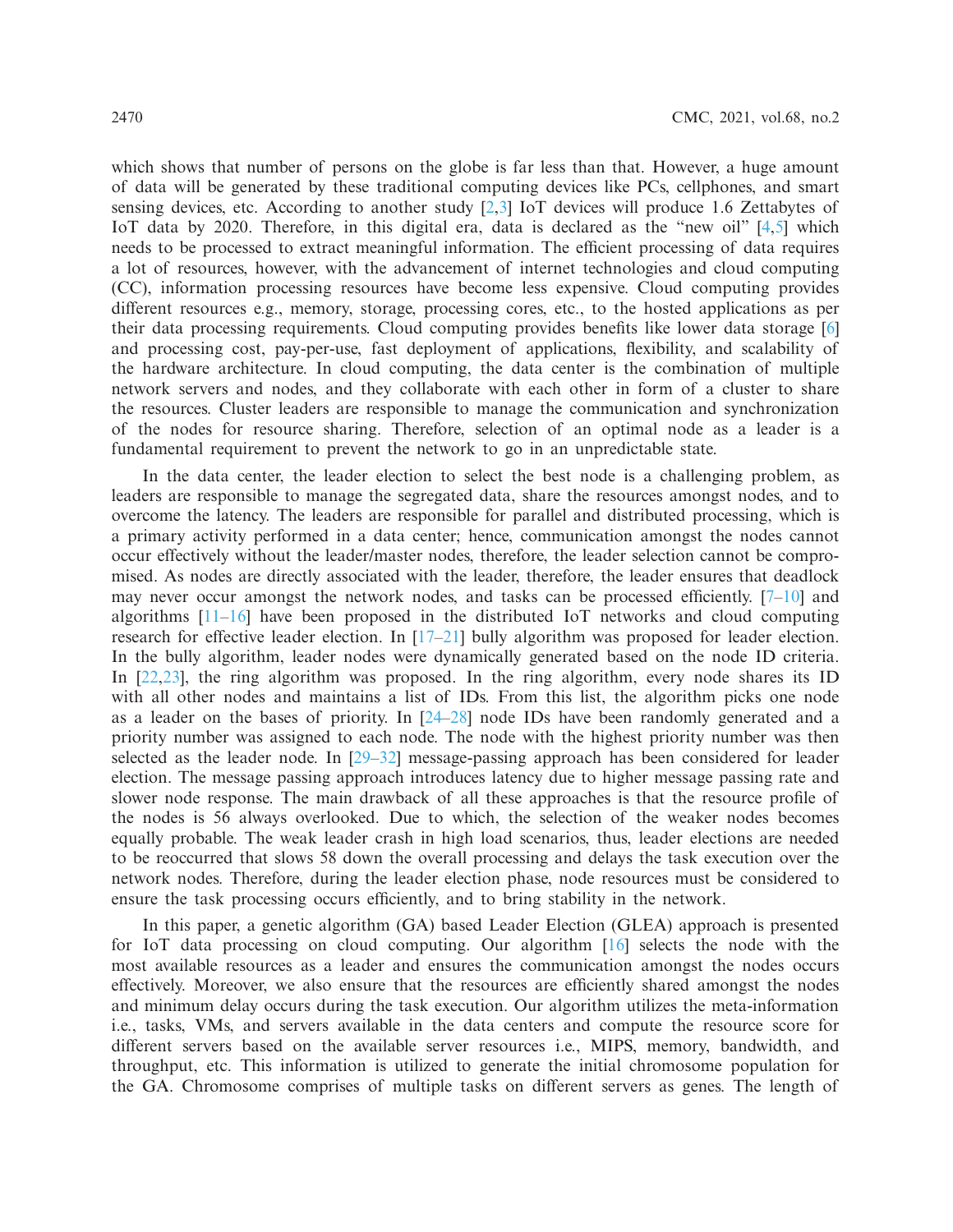the chromosome depends on the number of tasks in a cluster. To elect the leader node from each cluster, we find the server that has the maximum value against the fitness function. The fitness value is calculated after performing the crossover and mutation. Crossover in our case is the swapping of multiple tasks amongst different servers in each cluster, whereas a mutation is the swapping of individual tasks on different servers. Fitness value depends on following four factors i.e., CPU-MIPS, memory, throughput, and bandwidth. This leader node selection approach is important to use in a centralized manner to select the leader in an efficient manner. The successful an election in a cluster to select the best node as a leader reliably reduces the communication delay between the nodes. In contrast to the message passing approaches that suffer from communication delays, our approach efficiently performs the leader election without suffering from this vulnerability. To justify the significance of our approach, we compare the proposed GLEA with modified Bees Life Algorithm (BLA) for leader election. The reason to compare GLEA with BLA is that both approaches are based on GA, hence, fare comparison is possible. Therefore, encapsulated the whole contribution of this work is as follows:

- A novel technique is presented by employing a genetic algorithm (GA) based Leader Election (GLEA) approach for IoT data processing on cloud computing.
- The presented framework provides efficient data processing and effective data storage due to optimal leader selection through the GLEA.
- Our work is robust to task execution time; SLA violation and memory utilization as compared to latest approaches.

The rest of the paper is organized as follows: In Section 2, the state-of-the-art in leader election is presented. In Section 3, the proposed GA-based leader election approach is described. In Section 4, experiments and the results are presented, and finally, we conclude our work in Section 5.

### **2 Literature Review**

In the literature, there are frequent leader election protocols and algorithms that are discussed in the literature. Ktari et al. [\[33](#page-17-0)] have proposed an agent-based election algorithm for a dynamic tree. The important focus of the author is to sustain a forest of trees or the root node is taken as the leader node in the tree. The selection of the leader node is based on the highest ID value that is generated randomly and without considering any resources during the election process of the leader. Authors present an algorithm of leader election for a probabilistic investigation of traffic lights in [\[14\]](#page-16-9). In [\[16\]](#page-16-0) proposed a new leader election algorithm for IoT network which is based on the tree routing protocol. During the process of leader election, each node forwards the value and the best value node is elected as a leader.

In [\[34\]](#page-17-1), the Old algorithm of the ring considers a unidirectional interface that links the entire hubs or nodes. This algorithm has been presumed that a procedure is successfully running on every hub or node. In this system, each node is generated a unique priority number randomly. Now, that node is considered as a leader who has a maximum priority number. If the leader hub fails, then initiating the whole election process for the selection of a new leader. The method of leader hub election requires a total of  $2(n - 1)$  messages, transmitted all through the network where, to begin with  $(n - 1)$  messages for the leader election process, and then another  $(n - 1)$ messages are sent to choose the novel leader. The EffatParvar et al. [\[35\]](#page-17-2), have to revise the outdated ring algorithm that is already mentioned, in the relation of requirement and authentication of more than a few distributed protocols or algorithms for a leader, they are using the Temporal Ordering Specification Language (TOSL) and toolbox is Analysis of Distributed Processes (ADP).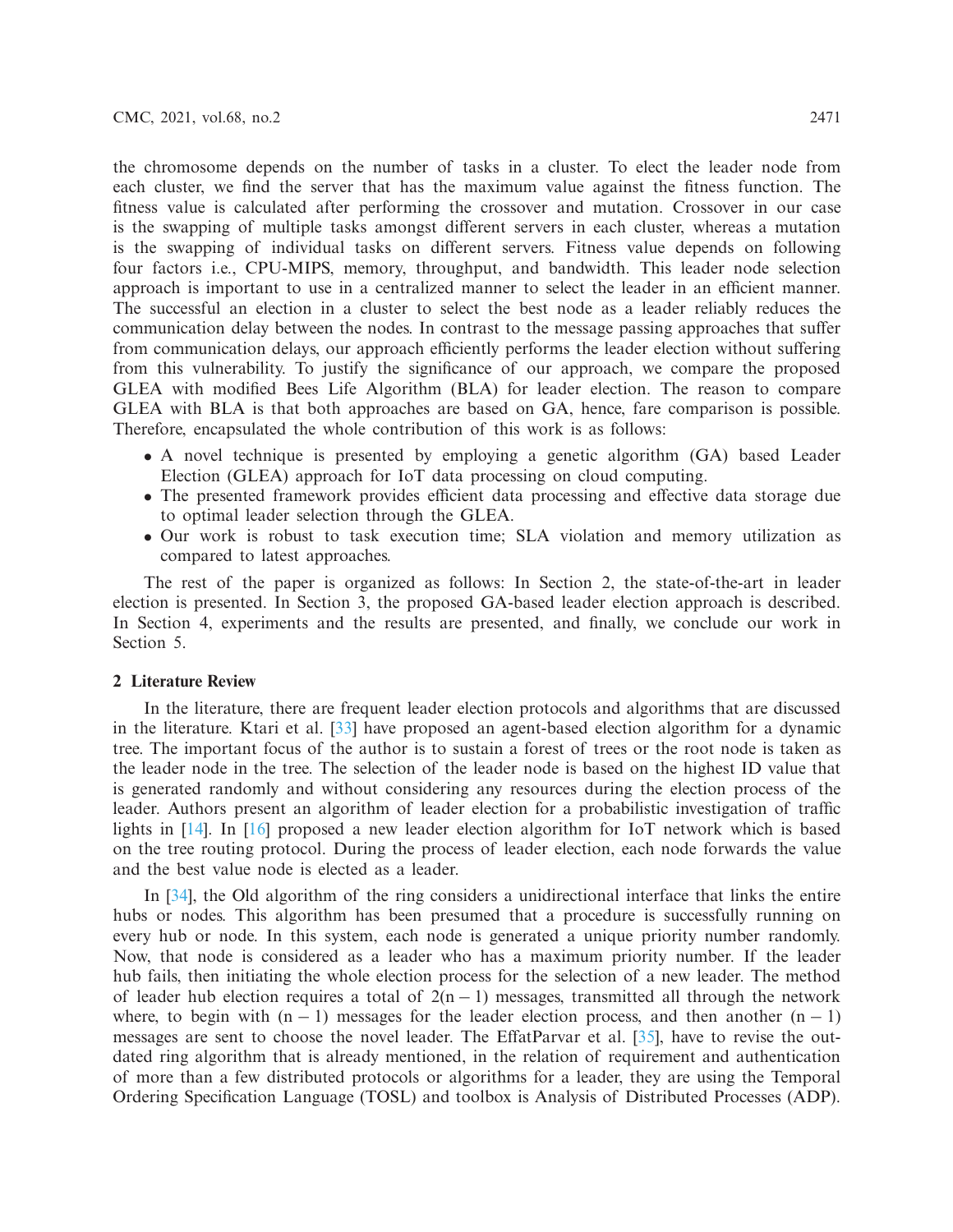A game theory approach [\[36\]](#page-17-3), proposed in a completed connected network for analyzing the leader node. In this approach, each node has an equivalent chance of being elected a leader. This is possible through the Nash Equilibrium, but this approach is not a fair solution to the leader problem. In [\[30\]](#page-16-10), proposed (FRLLE) Failure Rate and Load-based Leader Election algorithm for bidirectional ring networks to address the leader election problem. The FRLLE algorithm elects a leader with a minimum rate of load and failure. This algorithm reduces the time complexity due to fewer messages passing to elect the node as a leader. The extensive variations are required in the existing algorithm of a leader such as the bully algorithm  $[27]$ , and ring  $[34,35]$  $[34,35]$  $[34,35]$  algorithms that are grounded on a tree structure and compare with the complexity of the message.

Bounceur et al. [\[37\]](#page-17-4) proposed an algorithm for a leader is WBS (Wait-Before-Starting) for IoT networks. The node which will wait for the least before starting the execution of the process is called the leader node in the network. The leader node is the first node that starts the execution by sending the message to the other nodes in the network. After electing the leader node, other nodes will start the processing of their programs. In [\[29](#page-16-7)[,38](#page-17-5)] modify the recent bully election algorithm procedure for cloud computing systems, where the election of a leader is on the bases of a Super Node (SN). This algorithm increases the election speed and the complexity of the message is reduce in  $O(n2/k)$  to  $O(n2)$ , where n is the number of hubs or nodes, and k is the district. Another algorithm for the elect a leader was proposed for ring topology which was bidirectional with the  $O(n \log n)$  complexity of the message  $[28]$  $[28]$ . The algorithm of the leader election is proposed for Active Network in [\[39](#page-17-6)]. The main objective of this algorithm is to select one leader. If the selected leader is failed in the network, then initiate reelection with  $O(\log n)$  rounds for elected a new leader. Another process-terminating algorithm for a leader was proposed for ring topology that unidirectional, which has homonym processes [\[28](#page-16-6)]. The message complexity of this leader election algorithm is  $O(k2n^2)$   $O(k2n^2)$ , where n is the number of nodes and k is an upper bound value on the multiplicity of the labels. The process of leader election is very important to improving the efficiency of node communication and optimize the load of nodes for processing the tasks. "3-Phase Leader Election Algorithm" proposed [\[40](#page-17-7)], for leader election this algorithm use 3 phases. Firstly, filter the nodes then validate the prime node and finally elect the prime nodes as a leader node but in this scheme complexity of message passing is involved.

Shindo et al. [\[41](#page-17-8)], Biswas et al. [\[11](#page-15-8)] proposed a multi-leader algorithm to decrease communication delay and reduce the latency among the leaders. Three experiential tactics are used in a unified way for computing the appropriate status of leaders in a polynomial period. A probabilistic grounded model for elected a leader is proposed in MANETs [\[26](#page-16-12)]. The authors have exposed enhancements on the consumption of energy and the consistency problem of channel communication. There are other more than a few algorithms such as; leader election in a peer-to-peer network [\[42\]](#page-17-9), elect a leader in a distributed network via software mediators to rise the election process speed, saving energy [\[42](#page-17-9)[,43](#page-17-10)], and negotiate some more protocol for fault-tolerant election in asynchronous distributed systems [\[44\]](#page-17-11). The authors introduce two new mobility conscious algorithms for leader election in ad-hoc network systems [\[23](#page-16-4)[,45\]](#page-17-12). These algorithms confirm that every connected node in the topology has just a single leader. These two new algorithms depend on a temporarily ordered routing algorithm called TORA. Most of the current election algorithms are based on the unique Id or priority numbers that are randomly generated by the system. They have not carefully considered the topology of the network and do not properly take care of real-time resources in the process of leader election [\[28](#page-16-6)[,46](#page-17-13)[–48](#page-17-14)].

In the Internet of Mobile Things (IOMT) devices are considered as a smart mobility device. Mobile-Hub (M-Hub) is known as a middleware in IoT that collects information from the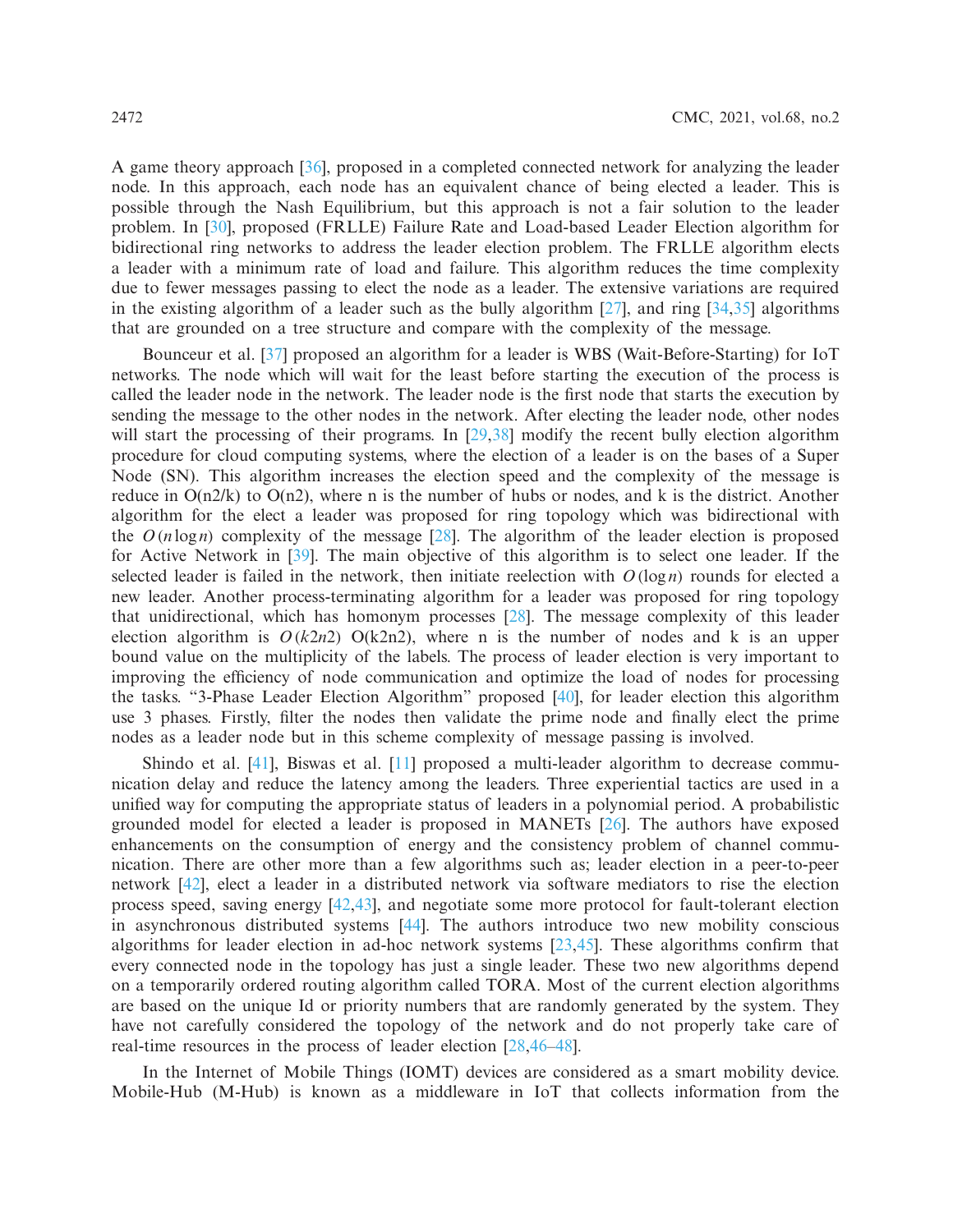edge of network devices. M-Hub is run on devices and monitors these devices independently without considering the neighbor M-Hubs. According to this situation, Silva et al. [\[49](#page-17-15)] introduced Neighborhood-aware M-Hub (NAM-Hub) to elect a leader to integrate with the neighbor M-Hub for efficient computation without any delay or interaction. Lei et al. [\[50\]](#page-17-16) proposed a Groupchain method for block-chain structure, appropriate for computing services in IoT. Groupchain method applied to the leader group to cooperatively execute blocks for better transaction productivity and introduced the efficient method to supervise the performance of participants in the leader group.

After a literature review, we analyze that present algorithms for leader election based on the unique number of id that system generates randomly. Most of the algorithms only consider a random id's for leader election do not consider the topological changes. The problem of Leader election is more challenging with the complexity increase in cloud computing. To overcome this problem, many leader election algorithms are designed, but still, these algorithms do not consider maximum resources due to increased complexity. We are proposing a novel technique for the leader election algorithm by using Genetic algorithms as they are used to solving NPhard problems, which consider maximum resources and cover more aspects like synchronization, communication, and resource sharing for leader election.

# **3 Proposed Model**

Consider a data center  $D_c$  with  $S = \{S_1, S_2, \ldots, S_i, \ldots, S_n\}$  servers grouped in form of  $C =$  $\{C_1, C_2, \ldots, C_{ir}, \ldots, C_m\}$  and each server  $S_i$  has  $R = \{R_{i,1}, R_{i,2}, R_{i,3}, \ldots, R_{ip}\}$  resources, e.g., CPU, ram, bandwidth, and throughput, etc. Each cluster  $C_r$  receives  $T = \{t_0, t_1, t_2, \ldots, t_{k1}, t_k\}$  tasks. The tasks are processed by different servers  $S_i$  that can be represented in form of chromosomes  $Q_{jk} = \{S_1t_1, S_2t_3, S_3t_2t_4, \ldots, S_jt_k\}$  where  $S_it_k$  represents genes in a chromosome *Q*. Based on the chromosomes in each cluster *Cr*, we apply the genetic operations i.e., crossover, and mutation to generate chromosome population *P*. Afterward, each chromosome is evaluated against a fitness function and correspondingly the leader node *Li* is selected. The selected leader nodes are then responsible to distribute the tasks in the cluster to effectively perform the load balancing and improve the network efficiency. The architecture of the proposed method is provided in [Fig. 1.](#page-5-0)

### *3.1 Genetic Leader Election Algorithm (GLEA)*

### *3.1.1 Operation of GA*

GA (Genetic Algorithm) is a bio-inspired algorithm and based on the Theory of Evolution and Genetics. The genetic algorithm belongs to the Evolutionary Algorithm. Theory of Evolution demonstrates the process of evolution, individuals who have a higher survival probability and environment adaptable. In Genetic Algorithm indicates the gene, that genes make chromosome, for the new individual perform crossover on chromosome and mutation on a gene. The primary operators of GA involve selection, crossover, mutation. The purpose of the selection of GA in our methodology is to select the best node (individual) with a higher probability for the leader. GA operator plays a very important role in achieving the best and optimal solution.

### *3.1.2 Population*

In our proposed algorithm GLEA, we take a server  $S_i$  that contains three tasks  $(S_1t_1, S_1t_2, S_1t_3)$  for the population. There are many ways to schedule the tasks between intermediate nodes. In GLEA, population formation is scheduled as follows:  $t_5$  in  $S_5$ ,  $t_7$   $S_7$ , and  $t_2$  in  $S_1$ , as shown in [Fig. 2.](#page-5-1) There are multiple numbers '*n*' of chromosomes for each  $P_z$ , where the population represents as  $P_z = \{Q_1, Q_2, Q_3, \ldots, Q_z\}$ . In each set of population contain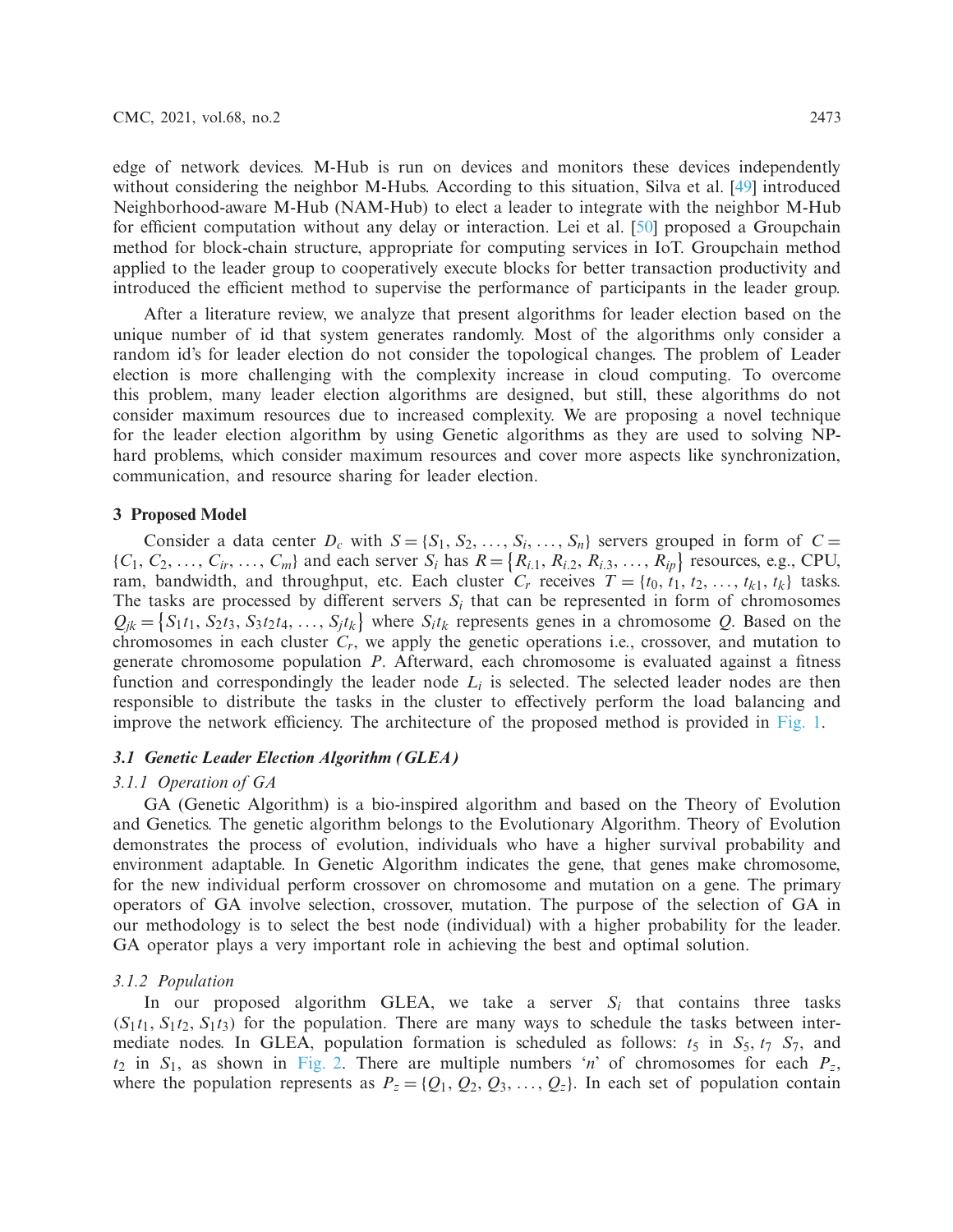multiple chromosomes, that represent by  $Q_z$ . The chromosomes contain genes and the genes represent different tasks on different servers. For example, the chromosome  $Q_1$  represents as  $Q_1 = \{S_1t_1, S_1t_3, S_2t_4, S_3t_2, S_3t_5, \ldots, S_it_k\}.$ 



**Figure 1:** Proposed model of the genetic based leader election algorithm



<span id="page-5-2"></span><span id="page-5-1"></span><span id="page-5-0"></span>**Figure 2:** Chromosome set of GLEA

# *3.1.3 Crossover*

The procedure of crossover is applied to two population individuals called chromosomes which are the Server  $S_i$ , and a Task  $t_k$ . There are some crossover strategies, we use a two-point crossover strategy as shown in [Fig. 3.](#page-6-0) Where, *Q*<sup>1</sup> and *Q*<sup>2</sup> two selected chromosome which have the highest fitness values, randomly selected  $\theta_1$  and  $\theta_2$  two cut point position using [Eq. \(1\).](#page-5-2)

$$
[\theta_1, \theta_2] = rand(2) * (k - 1) + 1
$$
\n(1)

Whereas, *rand* (2) $*(k-1)+1$  generate a random number between 1 to *k* to randomly selected cut-point position from 1st and 2nd population. These chromosomes are mutual to form two new individuals of the population called offspring. The server '*S*' and the '*t*' task are selected between the best individuals in the population with a preference toward the cost function. In this way, well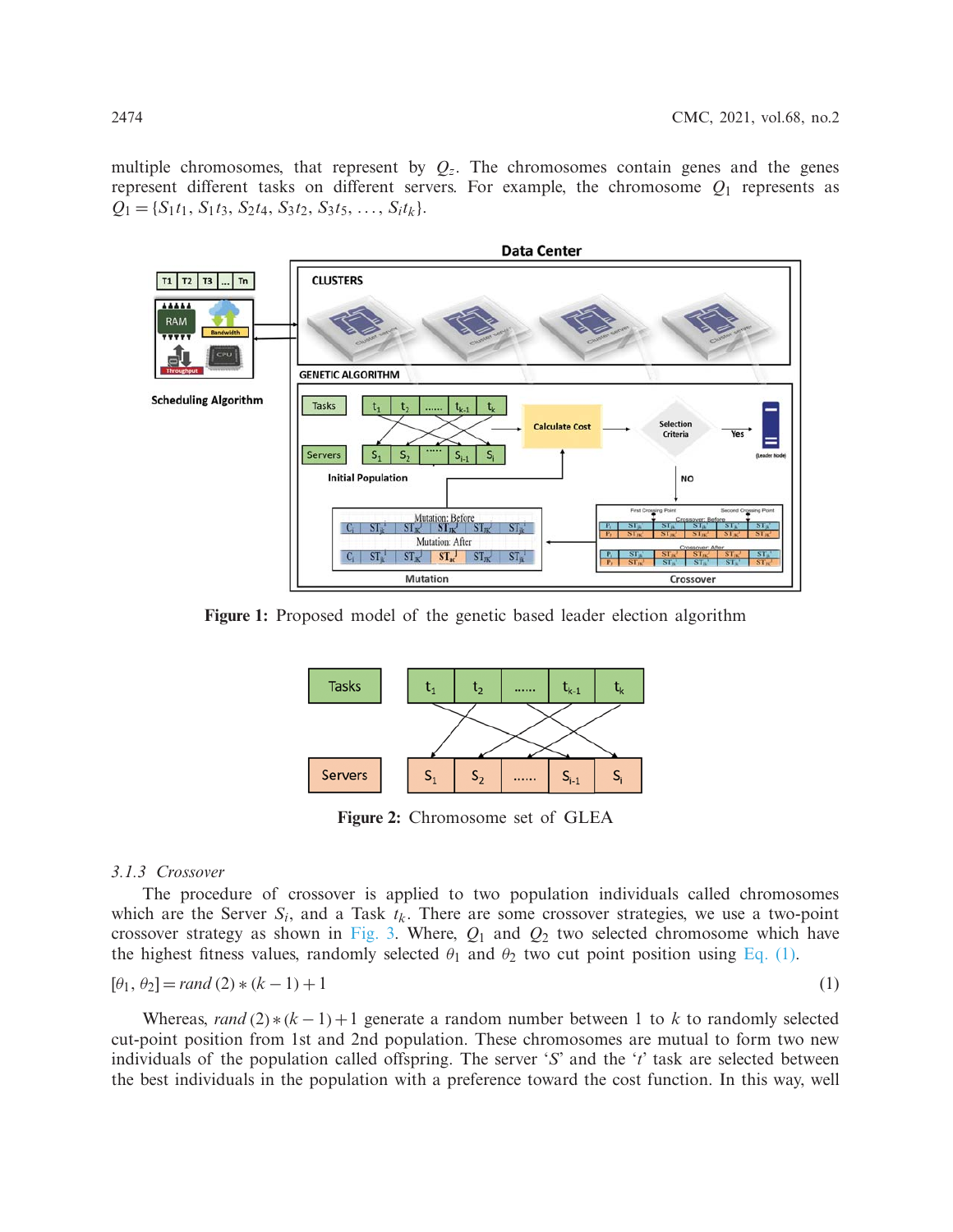solution and better offspring are generated in the next population or generation, and this process is repeated till then the better solution is achieved.



<span id="page-6-0"></span>**Figure 3:** Crossover

# *3.1.4 Mutation*

The operation of Mutation is a urinary which introduces the changes into the features of the offspring, which is coming about from the process of crossover. These deviations are minor according to the probability of mutation. Generally selected a very slight value. So, the innovative server or offspring will not be reformed from the previous and unique or original one. In our scheme, we use the substitution process of mutation. In this, we select a position from the population and substitute the values, shown in [Fig. 4.](#page-6-1)



<span id="page-6-1"></span>**Figure 4:** Mutation

# *3.1.5 Fitness Function*

We evaluate the quality of our solution by using the fitness function. We will evaluate all solutions by this function. A solution with the greatest fitness value will be the most optimal solution. Following the system, parameters are used in the fitness function, and the weight of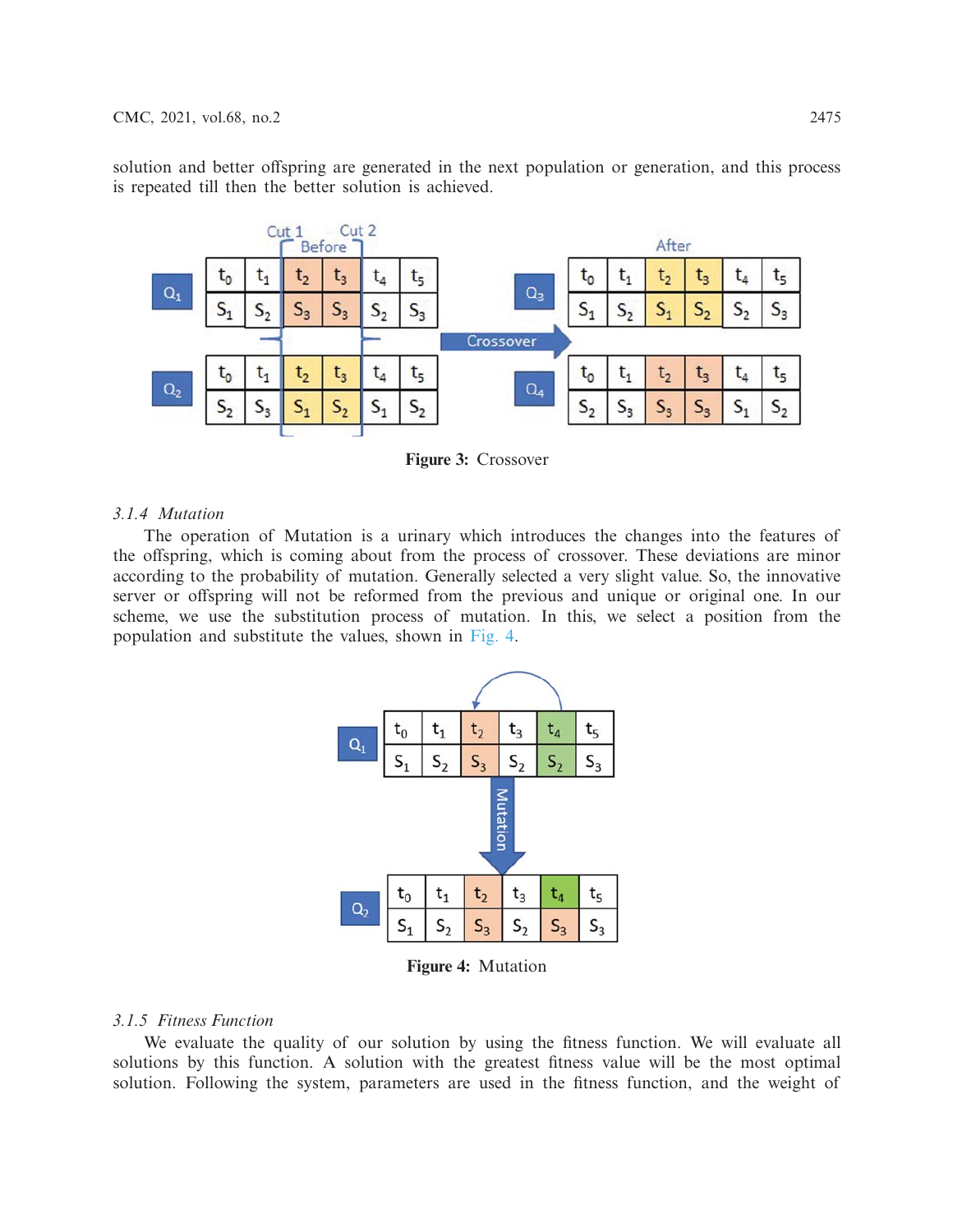these parameters changes according to user *SLA* (Service Level Agreement) using the knapsack algorithm. For example, if the user wants to give 10% weightage to CPU MIPS, 30% to RAM, 20% to Bandwidth, and 40% to throughput, then weights of system parameters are shown in [Tab. 1](#page-7-0) [\[51](#page-17-17)]. We have assigned weights to these parameters. The parameter with greater weight will have a greater impact on fitness value. So, our fitness value  $F_v$  from [Eq. \(2\).](#page-7-1)

$$
F_v = \max\left[\sum_{i=0}^n F_s\right]
$$
 (2)

where  $F_s$  is the fitness of the server and calculate using [Eq. \(3\).](#page-7-2)

$$
F_s = w_1 C_A + w_2 R_A + w_3 B_A + w_4 T_A \tag{3}
$$

<span id="page-7-0"></span>As we aim to find a solution with the maximum available resources, we will select the leader with the maximum value of the server.

| Name                | Abbreviation | Weight         |
|---------------------|--------------|----------------|
| Available CPU MIPS  | CA           | 0 <sub>1</sub> |
| Available RAM       | R A          | 0.3            |
| Available bandwidth | <b>BA</b>    | 0.2            |
| System throughput   | TS           | 04             |

<span id="page-7-3"></span><span id="page-7-2"></span><span id="page-7-1"></span>**Table 1:** Parameters

# *3.1.6 Selection*

There are a few selection approaches such as tournament, sorting, and roulette selection. Tournament selection is the method of choosing an individual from a randomly generated population and the individual which has the highest fitness value will be selected. In the sorting selection method, firstly calculate the fitness value of every individual. After sorting the individual according, the fitness value and assigned a probability to a solution will be a selected solution. The third method is the roulette method, used in this technique. Roulette selection is also called a Fitness proportionate selection, selects the useful individuals for recombination. In roulette selection, the fitness function assigns a fitness value to a possible chromosome. Calculate the probability of each chromosome. if  $f_a$  is the fitness of everyone '*a*' in the population, its probability is being calculated through Eq.  $(4)$ . Where *b* is the number of individuals in the population.

$$
P_a = \frac{f_a}{\sum_{e=1}^b F_e} \tag{4}
$$

# *3.2 Phases of GLEA*

In this algorithm, we have two phases first is the task allocation phase and the second is the Selection phase.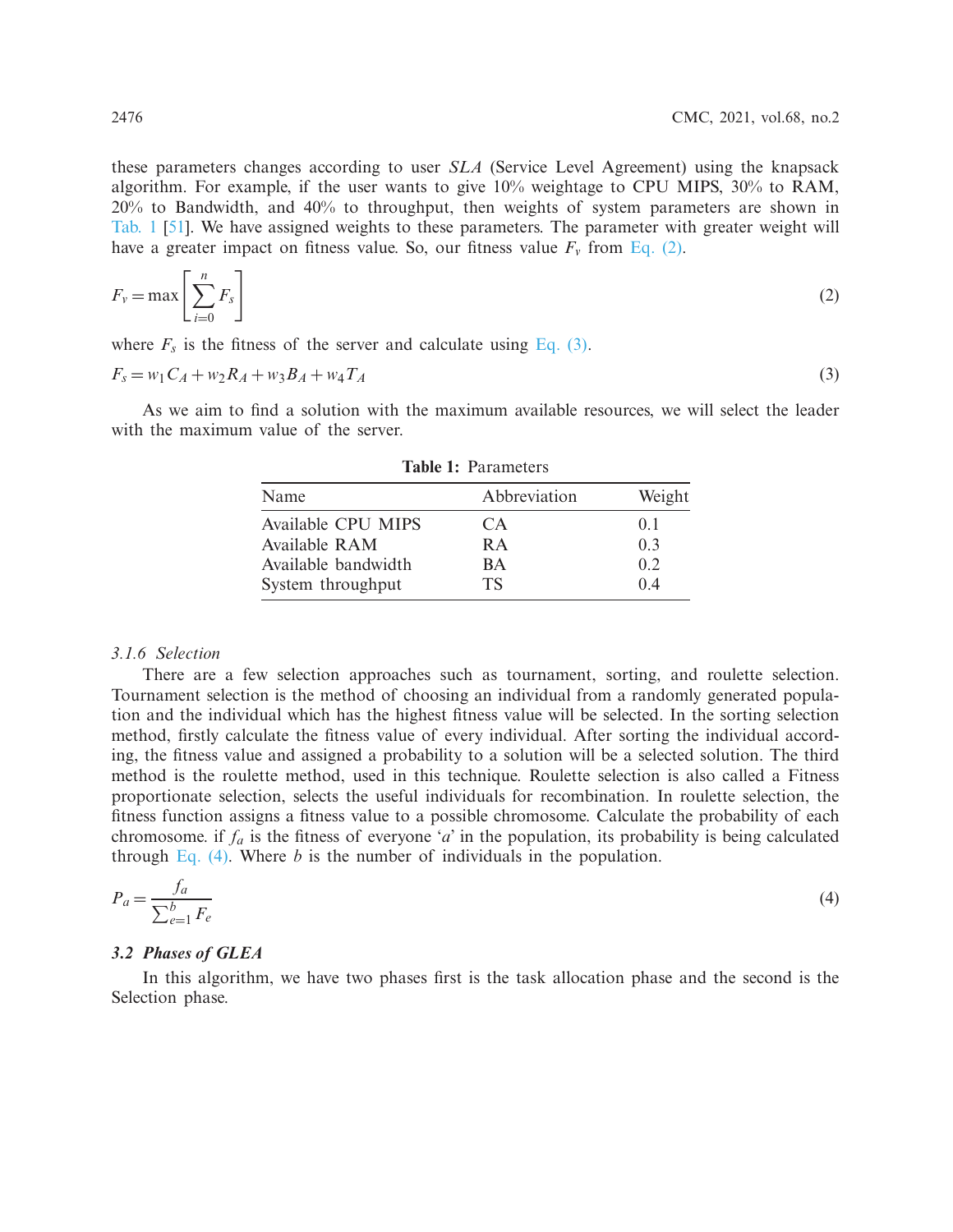### *3.2.1 Task Allocation Phase*

In this phase, we aim to allocate tasks to different servers. When a new task is submitted, the first step will choose the best leader  $L_B$  from the set of nodes. A leader  $L_B$  can be chosen from the subsequent Eq.  $(5)$ .

<span id="page-8-0"></span>
$$
L_B = \max[R_L] \tag{5}
$$

where  $R_L$  is the resources of the leader. The following [Eq. \(6\)](#page-8-1) can find  $R_L$ .

$$
R_l = \sum_{i=0}^{n} R_i
$$
\n<sup>(6)</sup>

In the second step selected leader will assign the task to a server '*Sselec*' in its cluster with maximum available MIPS.  ${}^{0}S_{\text{selec}}^{0}$  can be found from the following [Eq. \(7\).](#page-8-2)

$$
S_{\text{selec}} = \max[MIPS_{\text{Available}}]
$$
\n<sup>(7)</sup>

<span id="page-8-2"></span><span id="page-8-1"></span>

# *3.2.2 Leader Selection Phase*

In this phase, choose leaders L from the set of clusters *C* in a datacenter *DC*. We will use the genetic algorithm to choose the leader in each cluster. The genetic algorithm will return us an optimal server from each cluster, and we will choose it as a leader. After each time interval, our system will run this phase to optimize a leader.

#### **Algorithm:** GLEA

*Input: Jobs List, Servers List Output: Elected Leader* 1: *total population* = *generate a random number*. 2: *for*  $i = 1$  *to total population* 3: *population list* = *map each task to a server randomly* 4: end for 5: *calculate the cost ( );* 6: *if (time* == *scheduling interval)* 7: *while (Stopping criteria)* 8: *crossover ( );* 9: *mutation ( );* 10: *calculate cost ( );* 11: end while 12: *leader* = *server with the highest value from [Eq. \(1\)](#page-5-2) in the first index of the population list* 13: *end if*

# **4 Experiments and Results**

Several experiments are conducted to evaluate the performance of the proposed method by comparing it against the state-of-art BLA algorithm. Detail experiment analyses are described in the subsections.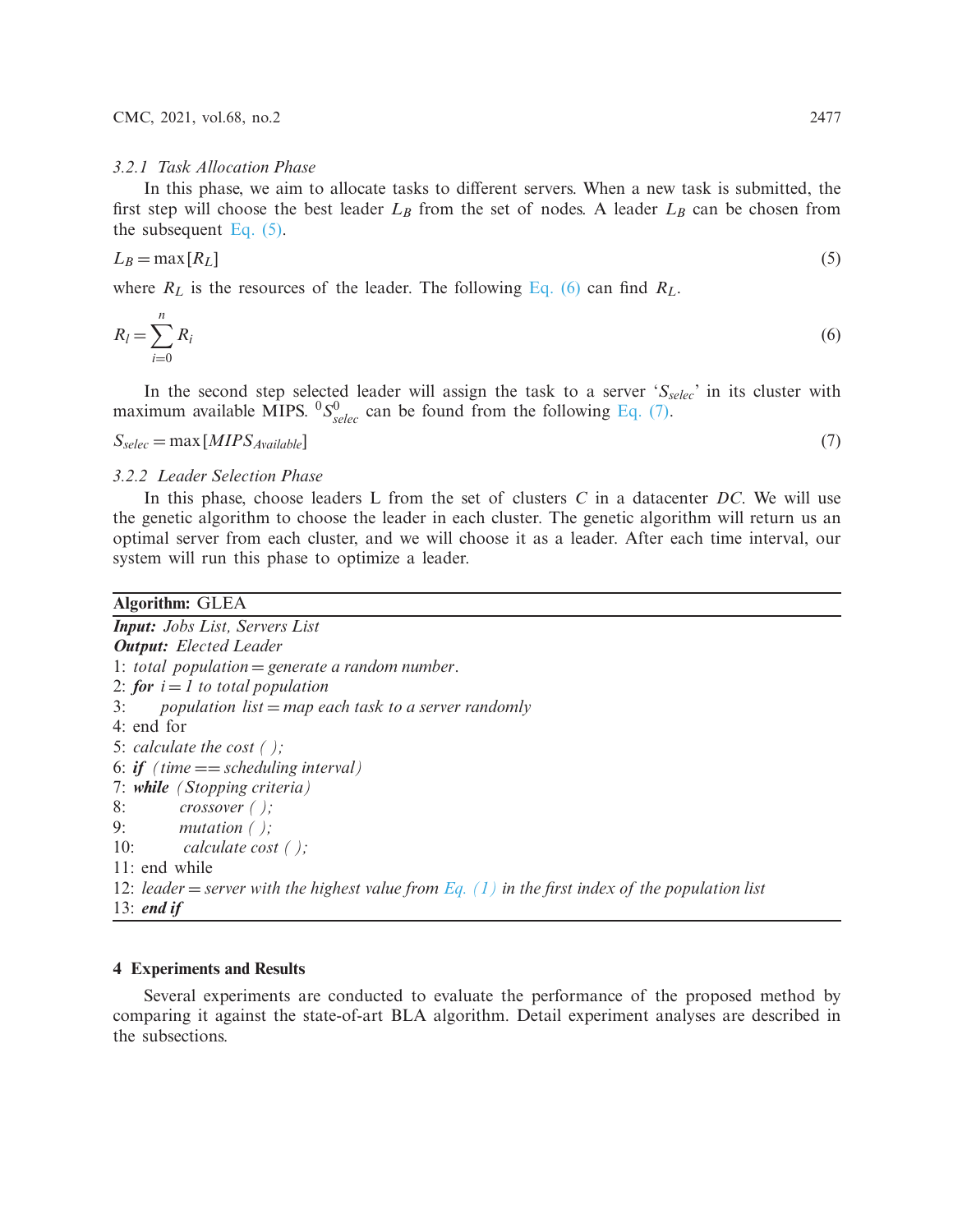### *4.1 Experimental Setup*

To elaborate on the performance of the proposed method, a set of extensive experiments are performed using Cloudsim Plus [\[20](#page-16-13)] simulator that is based on Cloudsim [\[21\]](#page-16-2). Cloudsim is a framework for modeling and simulating cloud data centers. The Cloudsim Plus is an extension of Cloudsim to simulate the more realistic scenarios. For simulation used multiple set of heterogeneous servers (MIPS range 1000–4,000), for processing used AMD-Ryzen 5 2500, and Python library to generate the graph. The proposed method performance is evaluated, based on performance parameters like execution time, SLA Violation, and Utilization of memory. Execution time is the time in which the servers finished the tasks. Utilization is defined as the ratio of the allocated MIPS from the total MIPS of the server during the time interval. An SLA violation is a violation when the task or job is not completely executed in the given time frame. To evaluate the performance randomly generates the graphs of the experiment using the input parameter shown in [Tab. 2.](#page-9-0)

**Table 2:** Input parameters

<span id="page-9-0"></span>

| Name            | Value                | Description       |  |
|-----------------|----------------------|-------------------|--|
| Task length     | 50,000-70,000 (MIPS) | Increment of 1000 |  |
| Host MIPS       | 1000-4000            | Increment of 512  |  |
| Host ram        | $0.5$ to $4$ GB      |                   |  |
| Host bandwidth  | $1 - 5$              | Increment of 1    |  |
| Host throughput | $01-1$               | Increment of 0.1  |  |

### *4.2 Experimental Results*

<span id="page-9-1"></span>In this section, we explain the details about how to perform experiments. Experiments were used to compare the efficiency and performance of the proposed GLEA algorithm with the traditional BLA algorithm. In experiments using the system parameter like CPU MIPS, RAM, Bandwidth, and throughput. The weightage is given to these system parameters according to the requirement of users shown in [Tab. 3.](#page-9-1)

| Weight         |
|----------------|
| 0.5            |
| 0.3            |
| 0.1            |
| 0 <sub>1</sub> |
|                |

| <b>Table 3:</b> System parameters weights |  |
|-------------------------------------------|--|
|-------------------------------------------|--|

# *4.2.1 Experiment 1; Evaluation Through the Increment of Host*

In the first conduct experiment, the efficiency of the proposed GLEA is compared with the BLA algorithm based on execution time, SLA violation, and memory utilization. In this scenario, evaluated the performance by incrementing the number of hosts/servers but used the fixed number of tasks. The range of hosts is 20–100 with an increment of 20, and the tasks range is fixed to 1000. In this simulation, the number of hosts is not fixed (increment by 20) and the task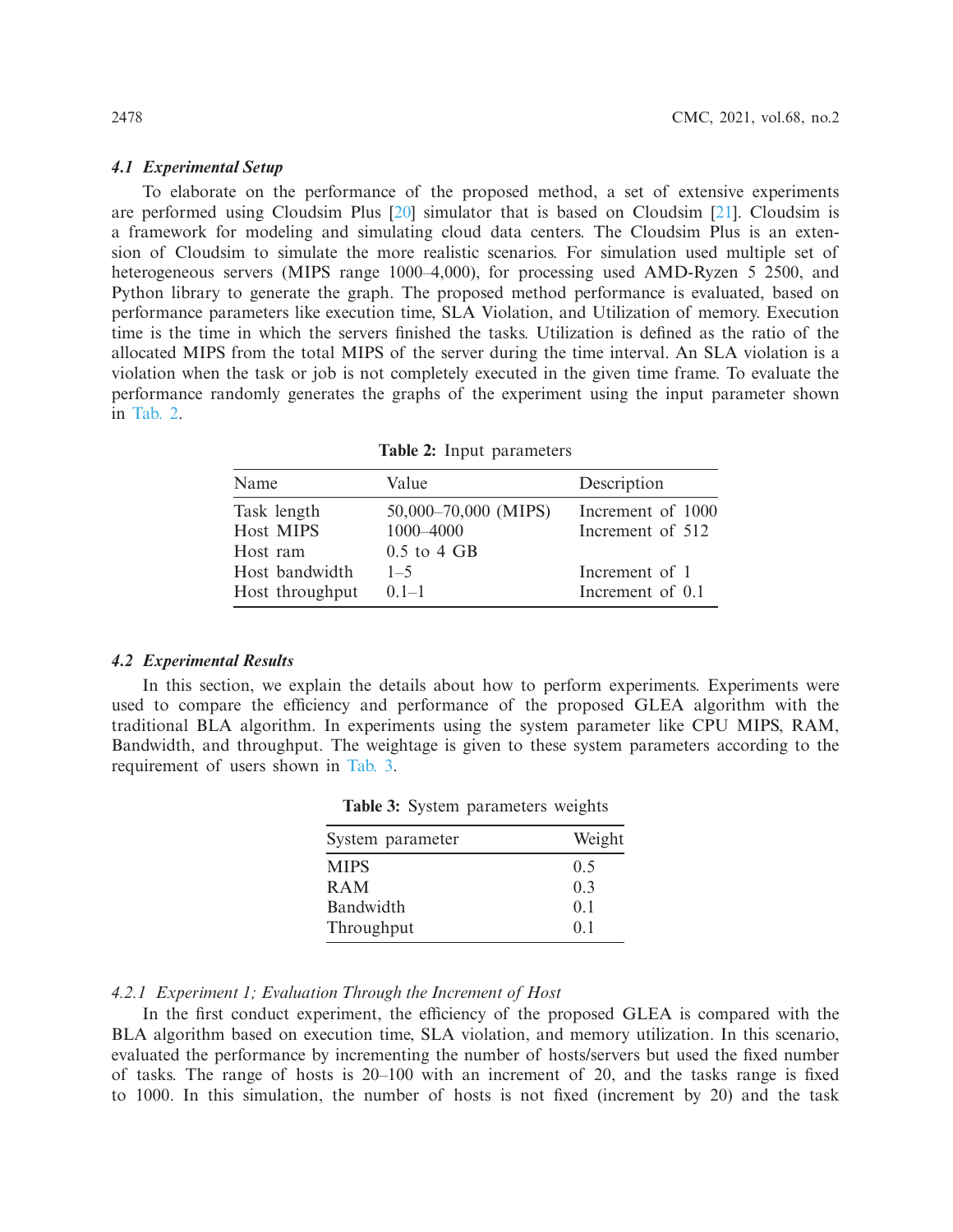number is fixed. [Fig. 5,](#page-10-0) shows that the proposed GLEA performance is better than BLA in terms of execution time. GLEA takes minimum time to complete a task as compared to the BLA algorithm. [Fig. 6](#page-10-1) shows SLA violation, the GLE algorithm remains to perform better as compared to the BLA algorithm with the fixed number of tasks. [Fig. 7](#page-11-0) shows the utilization of resources for both GLEA and BLA algorithms. Utilization is the same because algorithms schedule VMs to hosts is the same. Utilization is shown in the range of 0 to 1. Results validate that the GLEA performance is better and improved the efficiency with the increment of servers in terms of performance parameters like execution time and SLA violation.



<span id="page-10-0"></span>**Figure 5:** Execution time



<span id="page-10-1"></span>**Figure 6:** SLA violation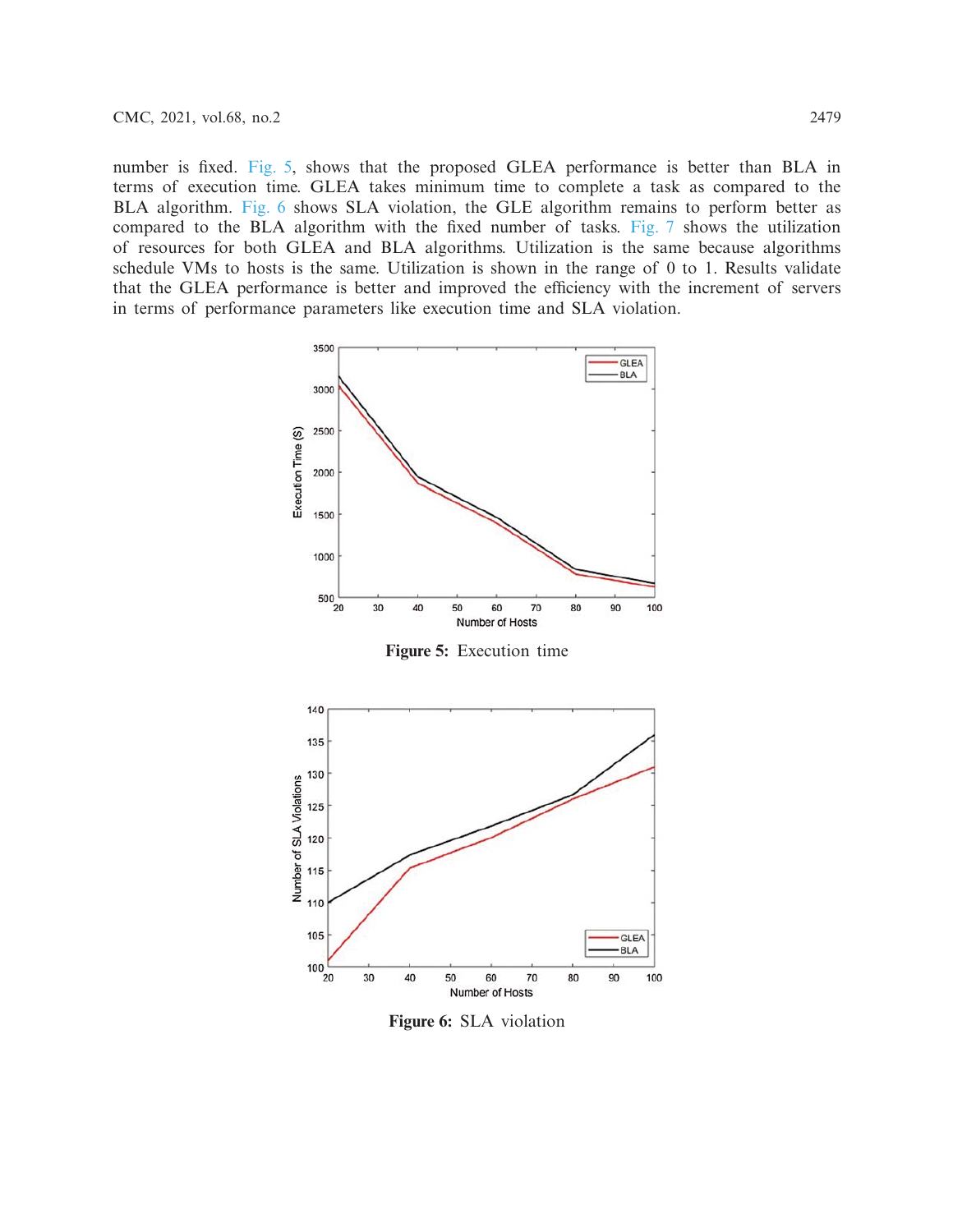

<span id="page-11-0"></span>**Figure 7:** Memory utilization

### *4.2.2 Experiment 2; Evaluation Through the Increment of Task*

In the second experiment, to evaluate the performance and efficiency by incrementing task and the number of hosts is fixed. The range of tasks from 100 to 10,000 with an increment of 100. In this experimental set-up, the number of hosts is 50. [Fig. 8](#page-11-1) equate the time to completely execute the assigned tasks or jobs. In this scenario validate the performance parameter like execution time by incrementing the number of tasks and the number of hosts is fixed. The BLA algorithm is less performed in the execution of a task to complete than the GLEA algorithm. It is the efficiency of the GLEA that takes less time to complete the job execution. [Fig. 9](#page-12-0) shows the GLEA reduces the SLA violation as in comparison to the BLA algorithm during the execution of a workflow.



<span id="page-11-1"></span>**Figure 8:** Execution time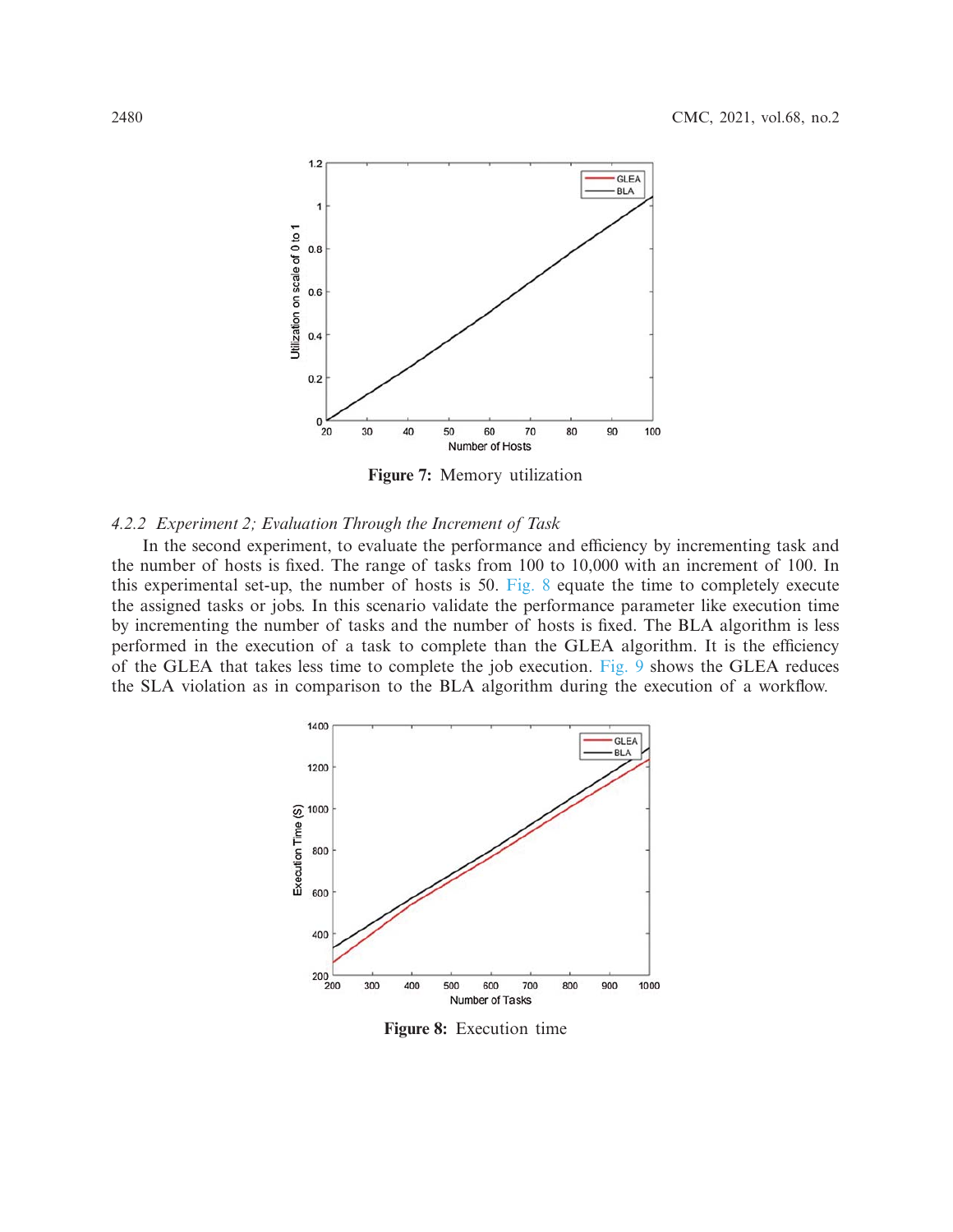

<span id="page-12-0"></span>**Figure 9:** SLA violation

### *4.2.3 Experiment 3; Evaluation Through Different Weightage*

In this simulation, changed the weightage of parameters to evaluate the performance of the GLEA algorithm with the BLA algorithm. We used two different scenarios, in each simulation to give different weightage to parameters shown in [Tab. 4.](#page-12-1) Using this distinct weightage of parameters analyze the execution time and SLA violation of both GLEA and BLA algorithms. In scenarios 1, the number of tasks is increasing by 1000, and the number of hosts is not increasing that is fixed. The range of hosts is the same, that is 50 but the weightage of resources is different. The weightage of the parameter in scenario 1 is CPU 10%, RAM 60%, Bandwidth 20%, and Throughput 10% shown in the above table. To ensure the validity of the GLEA algorithm in terms of execution time and SLA violation. [Fig. 10](#page-13-0) shows the GLEA algorithm again performs better in time to complete the task or job execution. When the number of hosts is increased then SLA violation is decreased because greater resources are accessible to complete the execution of the tasks. This experiment results prove that the GLEA algorithm substantial performance and improved efficiency in terms of performance metrics. In scenario 2, the number of hosts and the number of tasks or jobs is the same as scenario 1. The weightage of system parameters is changed. The weightage of CPU 10%, RAM 10%, Bandwidth 70%, and Throughput 10% in scenario 2. [Fig. 11](#page-13-1) shows the execution time and SLA violation is better by experimenting with the GLEA as compared to the BLA algorithm. As a result, prove by performing these experiments the GLEA algorithm achieves better performance in terms of performance parameters when compared with the BLA algorithm.

<span id="page-12-1"></span>**Table 4:** System parameter's weightage for different scenarios

| Parameter       | Scenario 1 | Scenario 2     |
|-----------------|------------|----------------|
| <b>CPU MIPS</b> | (0.1)      | 0.1            |
| <b>RAM</b>      | 0.6        | $()$ 1         |
| Bandwidth       | 0.2        | 0.7            |
| Throughput      | 01         | 0 <sup>1</sup> |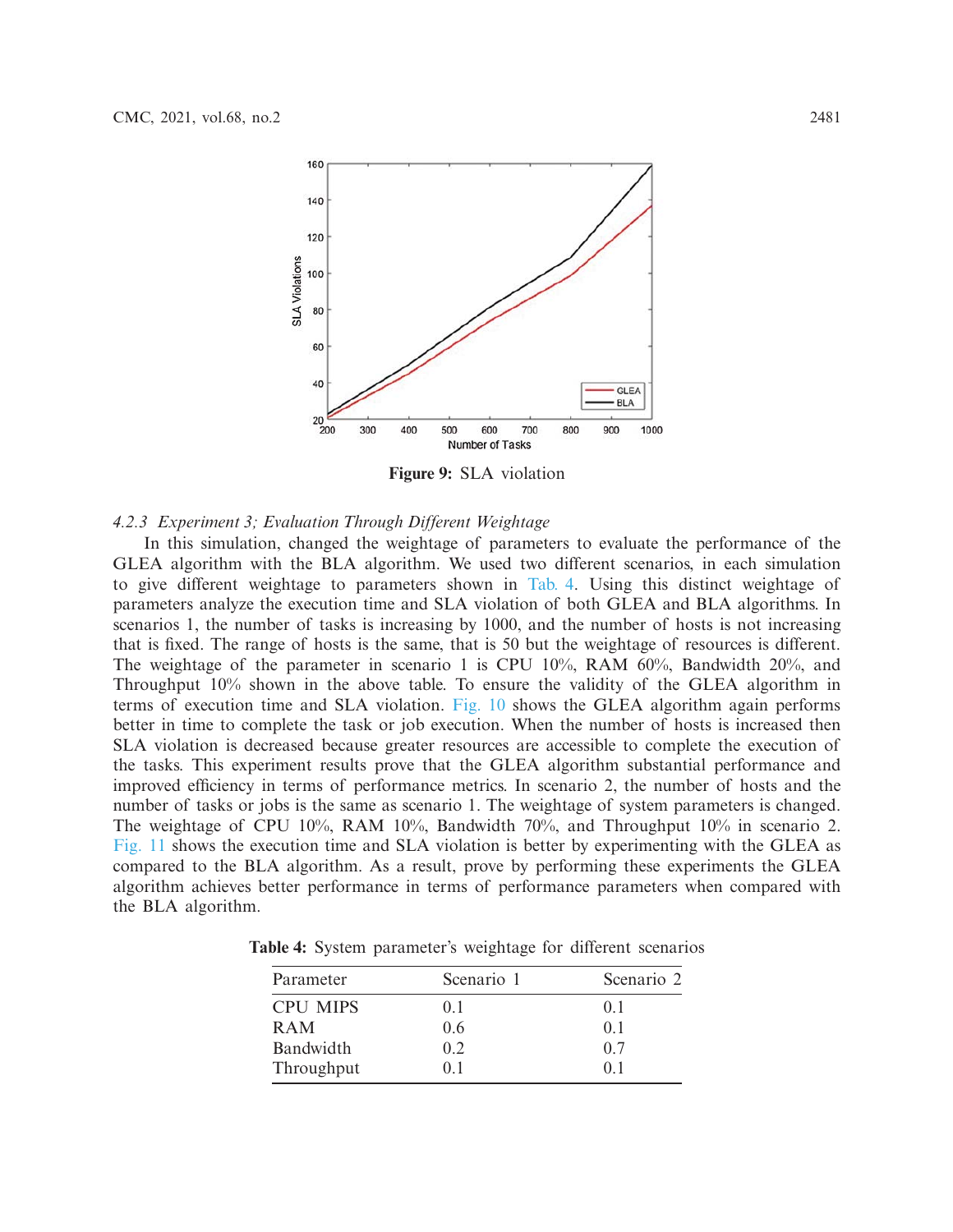

<span id="page-13-0"></span>**Figure 10:** Scenario 1



<span id="page-13-1"></span>**Figure 11:** Scenario 2

# *4.2.4 Tasks Scheduling Comparison*

Now we compare the performance of the GLEA Algorithm with the conventional algorithm BLA. In this simulation, ten tasks are randomly generated, and the length of each task is (51000– 60000). Then, the execution time of each server can be calculated as shown in [Tab. 5.](#page-14-0) [Fig. 12](#page-14-1) represents the assignments of tasks by the BLA algorithm and [Fig. 13](#page-14-2) shows the execution time of tasks on different sever after applying the GLEA algorithm. GLEA schedules the tasks on those servers which meet the requirement of tasks and efficiently execute it with the minimum time. Through GLEA, T9 executes on S2 with minimum time as compared to BLA execute T9 on S3, so GLEA efficiently executes the tasks as compared to BLE.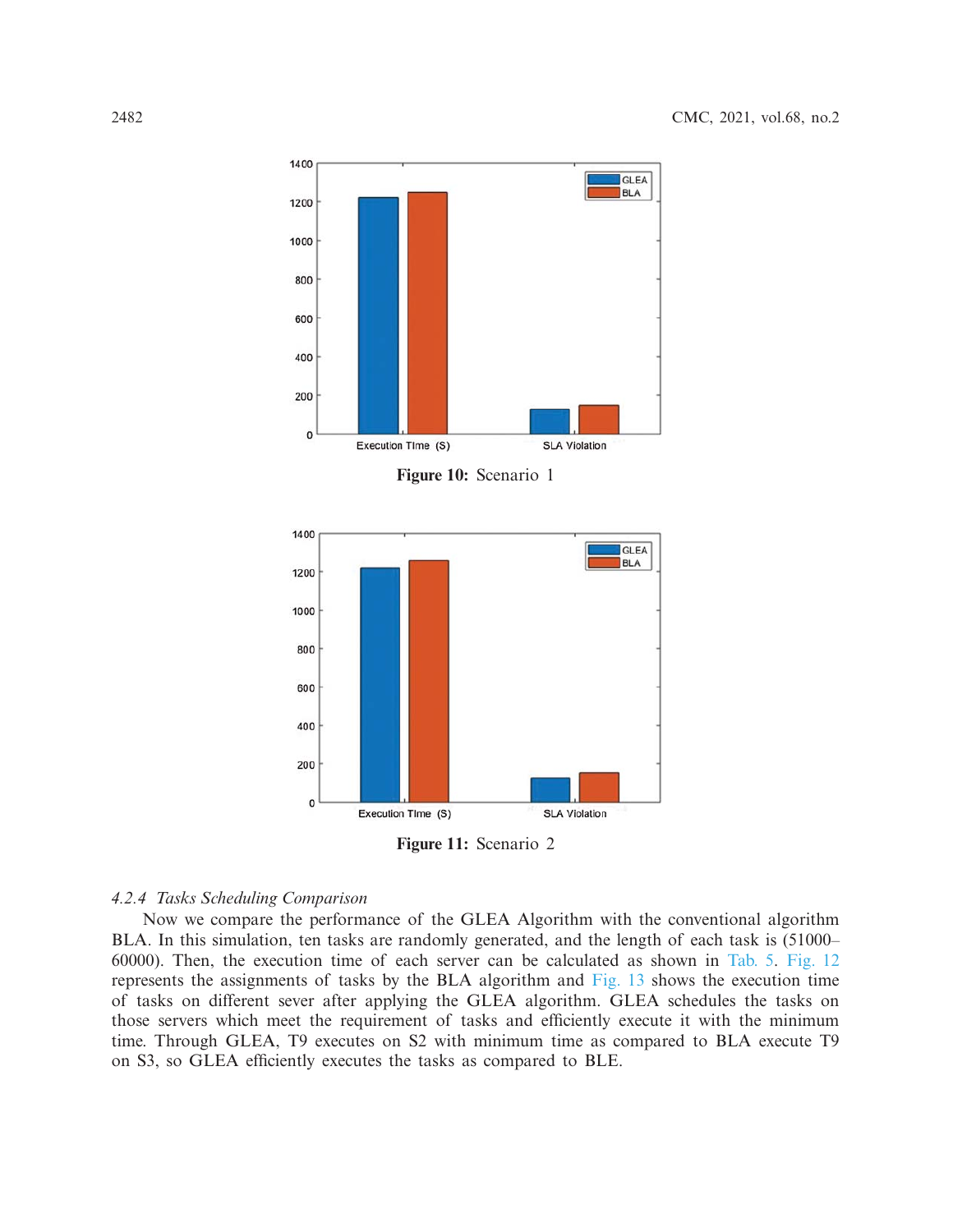<span id="page-14-0"></span>

| <b>LAURE 3.</b> EXUGATOR HILL |                |                |                |                |                |  |  |
|-------------------------------|----------------|----------------|----------------|----------------|----------------|--|--|
| Tasks/Server                  | S <sub>0</sub> | S <sub>1</sub> | S <sub>2</sub> | S <sub>3</sub> | S <sub>4</sub> |  |  |
| $\overline{0}$                | 51.00          | 34.00          | 25.50          | 20.40          | 17.00          |  |  |
| 1                             | 52.00          | 34.67          | 26.00          | 20.80          | 17.33          |  |  |
| 2                             | 53.00          | 35.33          | 26.50          | 21.20          | 17.67          |  |  |
| $\overline{3}$                | 54.00          | 36.00          | 27.00          | 21.60          | 18.00          |  |  |
| $\overline{4}$                | 55.00          | 36.67          | 27.50          | 22.00          | 18.33          |  |  |
| 5                             | 56.00          | 37.33          | 28.00          | 22.40          | 18.67          |  |  |
| 6                             | 57.00          | 38.00          | 28.50          | 22.80          | 19.00          |  |  |
| 7                             | 58.00          | 38.67          | 29.00          | 23.20          | 19.33          |  |  |
| 8                             | 59.00          | 39.33          | 29.50          | 23.60          | 19.67          |  |  |
| 9                             | 60.00          | 40.00          | 30.00          | 24.00          | 20.00          |  |  |

**Table 5:** Execution time



<span id="page-14-1"></span>**Figure 12:** Execution time through BLA



<span id="page-14-2"></span>**Figure 13:** Execution time through GLEA

# **5 Conclusion**

In our work, we centered on the issues of leader election in an IoT environment, through cloud data centers to ensure that the task is executed efficiently with well-organized services and satisfy the user requirements. Leader election is a challenging task in the cloud computing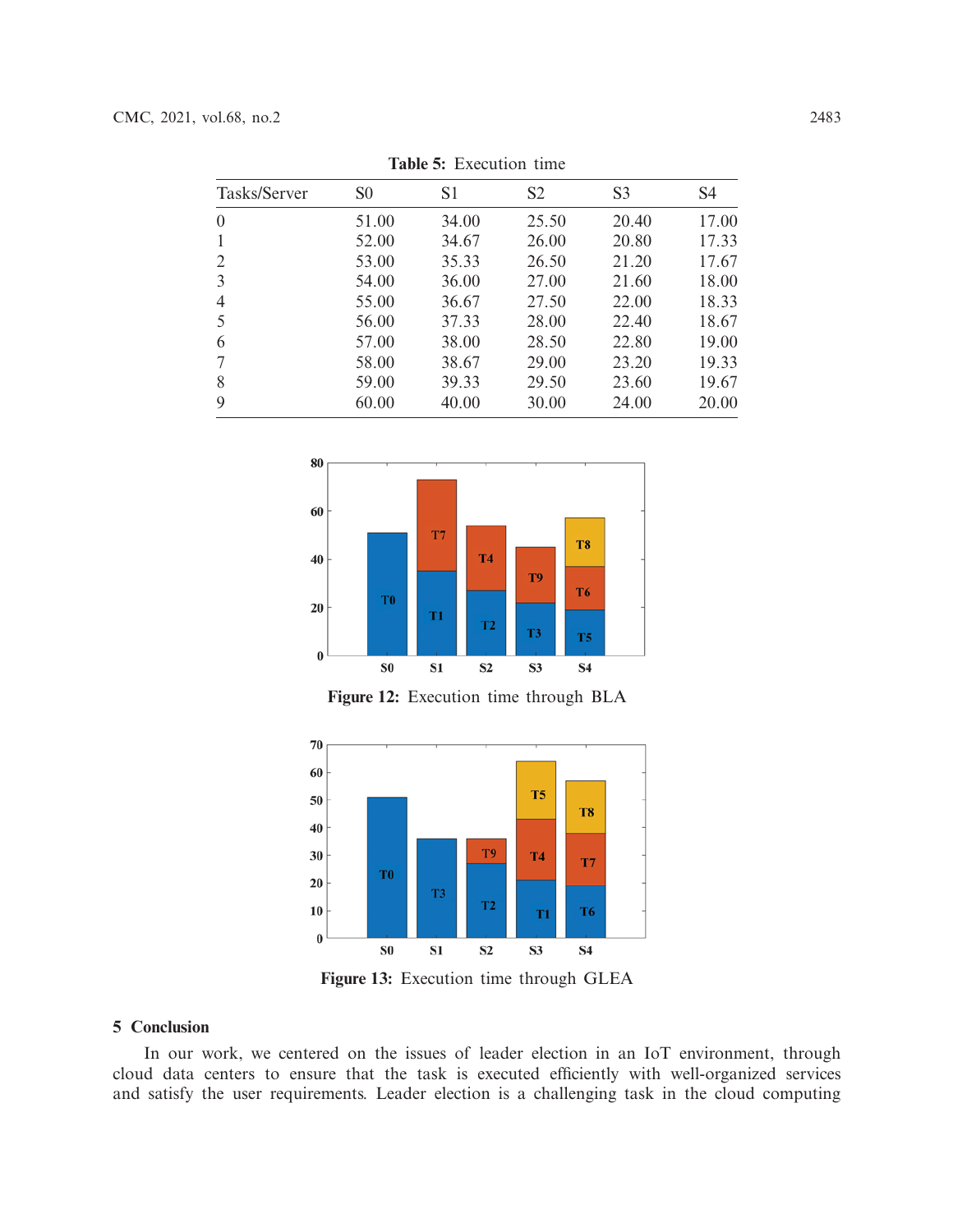environments due to the occurrence of deadlock and node failures in resource sharing. To overcome the aforementioned challenges, we have proposed an optimized algorithm called the GLEA algorithm, motivated by the genetic processes that occur in nature. The presented GLEA algorithm utilizes the available resources to analyze the candidate nodes during the LE process. Initially, the fittest value of individual nodes and overall cluster cost is calculated based on available resources. Secondly, the optimal nodes are selected as the leader nodes by employing the GA against a cost function by considering the useable resources. To analyze the efficiency and reliability of our algorithm, we performed a simulation of the GLEA algorithm and compared the results against the BLA method. Our findings suggest that the GLEA algorithm is more efficient in terms of execution time, memory utilization, and SLA violation. In the future, we plan to extend our work to fog and mobile computing.

**Funding Statement:** This research was supported by the Research Management Center, Xiamen University Malaysia under XMUM Research Program Cycle 3 (Grant No: XMUMRF/2019- C3/IECE/0006).

**Conflicts of Interest:** The authors declare that they have no conflicts of interest to report regarding the present study.

# **References**

- <span id="page-15-0"></span>[1] D. Evans, "The internet of things: How the next evolution of the internet is changing everything," *CISCO White Paper*, vol. 1, pp. 1–11, 2011.
- <span id="page-15-1"></span>[2] Schooler, E. Zage, D. Sedayao, J. Moustafa, H. Brown *et al.,* "An architectural vision for a data-centeric IoT: Rethinking things, trust and clouds," in *IEEE 37th Int. Conf. on Distributed Computing System*, Atlanta, GA, USA, pp. 1717–1728, 2017.
- <span id="page-15-2"></span>[3] K. H. N. Bui and J. J. Jung, "Computional negatiation-based edge analytics for smart objects," *Information Sciences*, vol. 480, no. 2, pp. 222–236, 2019.
- <span id="page-15-3"></span>[4] M. Loi and P. O. Dehaye, "If data is the new oil, when is the extraction of value from data unjust?," *Filosofia e Questioni Pubbliche*, vol. 7, no. 2, pp. 137–178, 2017.
- <span id="page-15-4"></span>[5] J. M. Nolin, "Data as oil, infrastructure or asset? Three metaphors of data as economic value," *Journal of Information, Communication and Ethics in Society*, vol. 18, no. 1, pp. 28–43, 2019.
- <span id="page-15-5"></span>[6] B. Assiri, "Leader election and blockchain algorithm in cloud environment for e-health," in *2nd Int. Conf. on New Trends in Computing Sciences*, Amman, Jordan, pp. 1–6, 2019.
- <span id="page-15-6"></span>[7] D. Becker, F. Junqueira and M. Serafini, "Leader election for replicated services using application scores," in *ACM/IFIP/USENIX Int. Conf. on Distributed Systems Platforms and Open Distributed Processing*, Lisbon, Portugal, pp. 289–308, 2013.
- [8] T. Koponen, K. Amidon, B. Peter, M. Casado, C. Anupam *et al.,* "Network virtualization in multitenant datacenters," in *11th Symp. on Networked Systems Design and Implementation*, Seattle, WA, pp. 203–216, 2014.
- [9] A. Mostafa and A. E. Youssef, "A leader replacement protocol based on early discovery of battery power failure in MANETs," in *Int. Conf. on IT Convergence and Security*, Macao, China, pp. 1–4, 2013.
- <span id="page-15-7"></span>[10] Quttoum and A. Nahar, "Interconnection structure, management and routing challenges in cloudservice data center networks: A survey," *International Journal of Interactive Mobile Technologies*, vol. 12, no. 1, pp. 36–60, 2018.
- <span id="page-15-8"></span>[11] T. Biswas, R. Bhardwaj, A. K. Ray and P. Kuila, "A novel leader election algorithm based on resources for ring networks," *International Journal of Communication Systems*, vol. 31, no. 10, pp. 3583–3596, 2018.
- [12] R. Ingram, T. Radeva, P. Shields, S. Viqar, J. E. Walter *et al.,* "A leader election algorithm for dynamic networks with causal clocks," *Distributed Computing*, vol. 26, no. 2, pp. 75–97, 2013.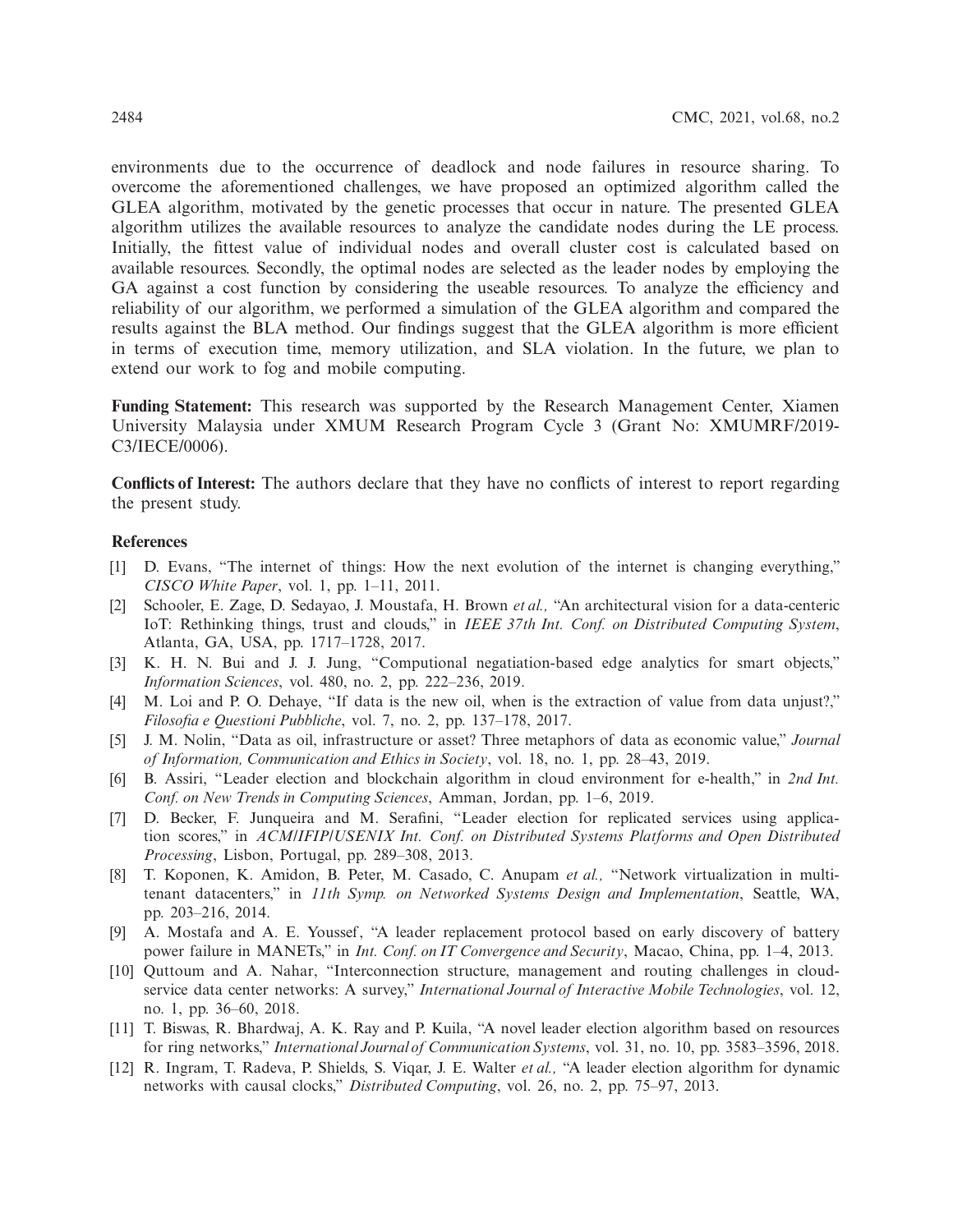- [13] M. Ranwa, P. Sharma and G. Mehrotra, "Novel leader election algorithm using buffer," in *2nd Int. Conf. on Telecommunication and Networks*, Noida, India, pp. 1–4, 2017.
- <span id="page-16-9"></span>[14] N. Fathollahnejad, R. Barbosa and J. Karlsson, "A probabilistic analysis of a leader election protocol for virtual traffic lights," in *IEEE 22nd Pacific Rim Int. Symp. on Dependable Computing*, Christchurch, New Zealand, pp. 311–320, 2017.
- [15] B. Zhang, G. Liu and B. Hu, "The coordination of nodes in the internet of things," in *2010 Int. Conf. on Information, Networking and Automation*, Kunming, China, pp. 299–302, 2010.
- <span id="page-16-0"></span>[16] N. Kadjouh, A. Bounceur, M. Bezoui, M. E. Khanouche, R. Euler *et al.,* "A dominating tree based leader election algorithm for smart cities IoT infrastructure," *Mobile Networks and Applications*, vol. 56, no. 10, pp. 1–14, 2020.
- <span id="page-16-1"></span>[17] S. H. Lee and H. Choi, "The fast bully algorithm for electing a coordinator process in distributed systems," in *Int. Conf. on Information Networking*, Island, Korea, pp. 609–622, 2002.
- [18] M. G. Murshed and A. R. Allen, "Enhanced bully algorithm for leader node election in synchronous distributed systems," *Computers*, vol. 1, no. 1, pp. 3–23, 2012.
- [19] M. Méndez, F. G. Tinetti, A. M. Duran, D. A. Obon and N. G. Bartolome, "Distributed algorithms on IoT devices bully leader election," in *Int. Conf. on Computational Science and Computational Intelligence*, Las Vegas, NU, USA, pp. 1351–1355, 2017.
- <span id="page-16-13"></span>[20] M. S. Kordafshari, M. Gholipour, M. Mosakhani, A. T. Haghighat and M. Dehghan, "Modified bully election algorithm in distributed systems," *WSEAS Transactions on Information Science and Applications*, vol. 2, no. 8, pp. 1189–1194, 2005.
- <span id="page-16-2"></span>[21] M. Abdullah, I. Al-Kohali and M. Othman, "An adaptive bully algorithm for leader elections in distributed systems," in *Int. Conf. on Parallel Computing Technologies*, Almaty, Kazakhstan, pp. 373– 384, 2019.
- <span id="page-16-3"></span>[22] I. Abraham, D. Dolev and J. Y. Halpern, "Distributed protocols for leader election: A game-theoretic perspective," *ACM Transactions on Economics and Computation*, vol. 7, no. 1, pp. 1–26, 2019.
- <span id="page-16-4"></span>[23] N. Malpani, J. L. Welch and N. Vaidya, "Leader election algorithms for mobile ad hoc networks," in *Proc. of the 4th Int. Workshop on Discrete Algorithms and Methods for Mobile Computing and Communications*, Boston, MA, USA, pp. 96–103, 2000.
- <span id="page-16-5"></span>[24] M. U. Rahman, "Leader election in the internet of things challenges and opportunities," arXiv preprint arXiv: 1911.00759, 2019. [https://arxiv.org/abs/1911.00759.](https://arxiv.org/abs/1911.00759)
- [25] G. Yu, L. Hua, L. Yuanping, L. bowei, W. Xianrong *et al.,* "Using TLA+ to specify leader election of RAFT algorithm with consideration of leadership transfer in multi controllers," in *IEEE 19th Int. Conf. on Softwear Quality, Realibality and Security Companion*, Sofia, Bulgaria, Bulgaria, pp. 219–226, 2011.
- <span id="page-16-12"></span>[26] X. Guo and Z. Yang, "Analyzing leader election protocol by probabilistic model checking," in *7th IEEE Int. Conf. on Software Engineering and Service Science*, Beijing, China, pp. 564–567, 2016.
- <span id="page-16-11"></span>[27] R. Franklin, "On an improved algorithm for decentralized extrema finding in circular configurations of processors," *Communications of the ACM*, vol. 25, no. 5, pp. 336–337, 1982.
- <span id="page-16-6"></span>[28] K. Altisen, A. K. Datta, S. Devismes, A. Durand and L. L. Larmore, "Leader election in asymmetric labeled unidirectional rings," in *IEEE Int. Parallel and Distributed Processing Sympo.*, Orlando, FL, USA, pp. 182–191, 2017.
- <span id="page-16-7"></span>[29] E. Chang and R. Roberts, "An improved algorithm for decentralized extrema-finding in circular configurations of processes," *Communications of the ACM*, vol. 22, no. 5, pp. 281–283, 1979.
- <span id="page-16-10"></span>[30] A. Biswas, A. K. Maurya, A. K. Tripathi and S. Aknine, "FRLLE: A failure rate and load-based leader election algorithm for a bidirectional ring in distributed systems," *Journal of Supercomputing*, vol. 77, pp. 1–29, 2020.
- [31] R. Ingram, T. Radeva, P. Shields, J. E. Walter and J. L. Welch, "An asynchronous leader election algorithm for dynamic networks without perfect clocks," in *The Proc. of the Int. Symp. on Parallel and Distributed Processing*, Rome, Italy, vol. 10, 2009.
- <span id="page-16-8"></span>[32] S. Tucci-Piergiovanni and R. Baldoni, "Eventual leader election in infinite arrival message-passing system model with bounded concurrency," in *European Dependable Computing Conf.*, Valencia, Spain, pp. 127–134, 2010.